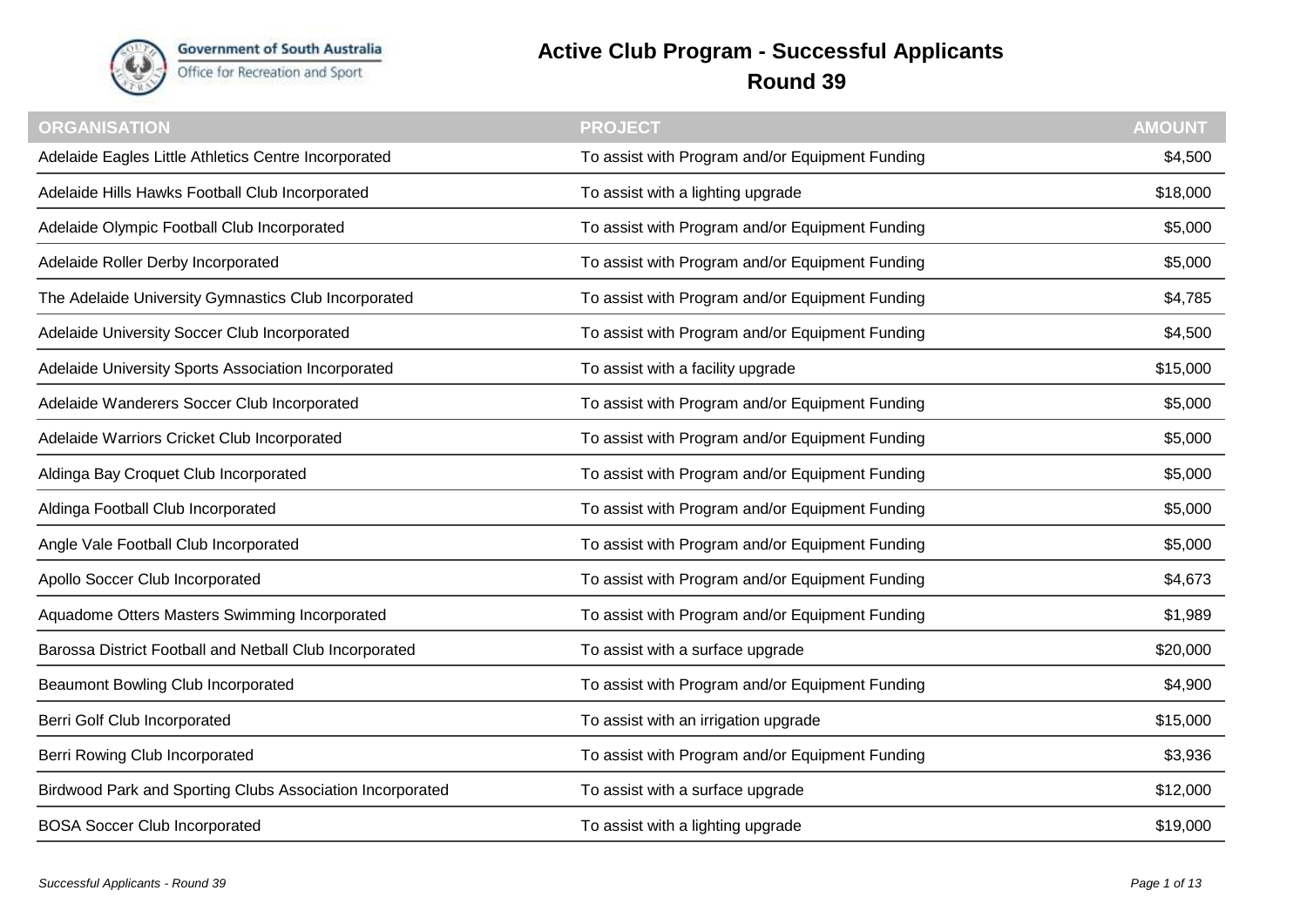| <b>ORGANISATION</b>                                     | <b>PROJECT</b>                                  | <b>AMOUNT</b> |
|---------------------------------------------------------|-------------------------------------------------|---------------|
| The Blue Lake Gymnastic Club Incorporated               | To assist with a lighting upgrade               | \$12,277      |
| Brahma Lodge Sports Club Incorporated                   | To assist with a facility upgrade               | \$20,000      |
| Brighton Rugby Union Football Club Incorporated         | To assist with Program and/or Equipment Funding | \$4,400       |
| Broomball Association of South Australia Incorporated   | To assist with Program and/or Equipment Funding | \$5,000       |
| Broughton-Mundoora Football Club Incorporated           | To assist with Program and/or Equipment Funding | \$4,800       |
| Burnside Rugby Union Football Club Incorporated         | To assist with Program and/or Equipment Funding | \$5,000       |
| <b>Burra Bowling Club Incorporated</b>                  | To assist with a facility upgrade               | \$5,815       |
| Ceduna Sailing Club Incorporated                        | To assist with Program and/or Equipment Funding | \$5,000       |
| Central Districts Junior Rugby League Club Incorporated | To assist with Program and/or Equipment Funding | \$2,000       |
| <b>Charles Sturt Fencing Club Incorporated</b>          | To assist with Program and/or Equipment Funding | \$5,000       |
| Cherum Calisthenics College Incorporated                | To assist with Program and/or Equipment Funding | \$5,000       |
| Christies Beach Racquet & Fitness Club Incorporated     | To assist with Program and/or Equipment Funding | \$2,000       |
| Christies Beach Surf Life Saving Club Incorporated      | To assist with Program and/or Equipment Funding | \$4,500       |
| <b>Clovercrest Swimming Club Incorporated</b>           | To assist with Program and/or Equipment Funding | \$5,000       |
| Colonel Light West Tennis Club Incorporated             | To assist with Program and/or Equipment Funding | \$3,135       |
| Coromandel Cricket Club Incorporated                    | To assist with Program and/or Equipment Funding | \$4,365       |
| Coromandel Valley Ramblers Cricket Club Incorporated    | To assist with Program and/or Equipment Funding | \$4,500       |
| Coromandel Valley Tennis Club Incorporated              | To assist with Program and/or Equipment Funding | \$5,000       |
| The Cove FC Incorporated                                | To assist with Program and/or Equipment Funding | \$5,000       |
| Cross Keys BMX Club Incorporated                        | To assist with Program and/or Equipment Funding | \$5,000       |
| Croydon Bowling Club Incorporated                       | To assist with a facility upgrade               | \$11,150      |
| Croydon Bowling Club Incorporated                       | To assist with Program and/or Equipment Funding | \$5,000       |
| The Cruising Yacht Club of South Australia Incorporated | To assist with a facility upgrade               | \$10,389      |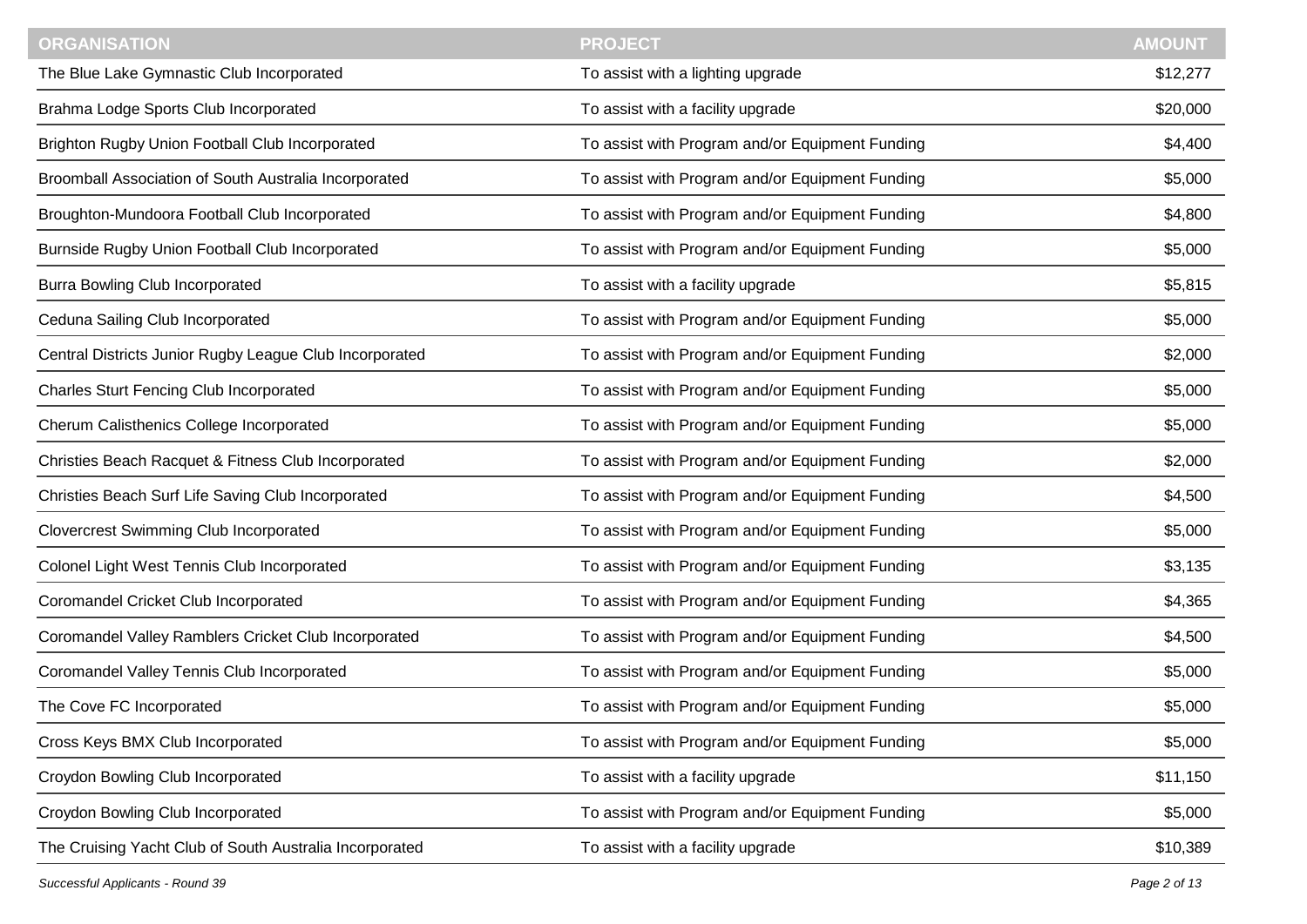| <b>ORGANISATION</b>                                     | <b>PROJECT</b>                                        | <b>AMOUNT</b> |
|---------------------------------------------------------|-------------------------------------------------------|---------------|
| <b>Cumberland United Football Club Incorporated</b>     | To assist with Program and/or Equipment Funding       | \$5,000       |
| Curramulka Community Club Incorporated                  | To assist with an irrigation upgrade                  | \$5,000       |
| Cyclists Smallbore Rifle Club Incorporated              | To assist with the installation of a storage facility | \$2,600       |
| Demons Touch Football Association Incorporated          | To assist with Program and/or Equipment Funding       | \$3,500       |
| Dragons Abreast Port Lincoln Incorporated               | To assist with Program and/or Equipment Funding       | \$2,500       |
| East Gambier Sportsmen's Club Incorporated              | To assist with a surface upgrade                      | \$12,660      |
| East Torrens Payneham Lacrosse Club Incorporated        | To assist with a kitchen upgrade                      | \$15,000      |
| Eastern Elite FC Incorporated                           | To assist with Program and/or Equipment Funding       | \$4,000       |
| Eastern Mavericks District Basketball Club Incorporated | To assist with Program and/or Equipment Funding       | \$3,500       |
| Eastern United Football Club Incorporated               | To assist with a kitchen upgrade                      | \$14,000      |
| Eden Field Archers Incorporated                         | To assist with a facility upgrade                     | \$9,000       |
| Edithburgh R.S.L. and Bowling Club Incorporated         | To assist with Program and/or Equipment Funding       | \$5,000       |
| Edwardstown Junior Sports Club Incorporated             | To assist with Program and/or Equipment Funding       | \$5,000       |
| Elizabeth Downs Soccer Club Incorporated                | To assist with Program and/or Equipment Funding       | \$3,600       |
| Elizabeth Lifesaving Club Incorporated                  | To assist with Program and/or Equipment Funding       | \$5,000       |
| Elizabeth Little Athletics Centre Incorporated          | To assist with Program and/or Equipment Funding       | \$5,000       |
| Enfield United Community Cricket Club Incorporated      | To assist with Program and/or Equipment Funding       | \$5,000       |
| Eyre Royals Cricket Club Incorporated                   | To assist with Program and/or Equipment Funding       | \$5,000       |
| Findon Skid Kids Incorporated                           | To assist with Program and/or Equipment Funding       | \$5,000       |
| Fleurieu Swimming Club Incorporated                     | To assist with Program and/or Equipment Funding       | \$4,750       |
| The Flinders Flames Women's Soccer Club Incorporated    | To assist with Program and/or Equipment Funding       | \$5,000       |
| Flinders Park Football Club Incorporated                | To assist with Program and/or Equipment Funding       | \$5,000       |
| The Flinders University Underwater Club Incorporated    | To assist with Program and/or Equipment Funding       | \$5,000       |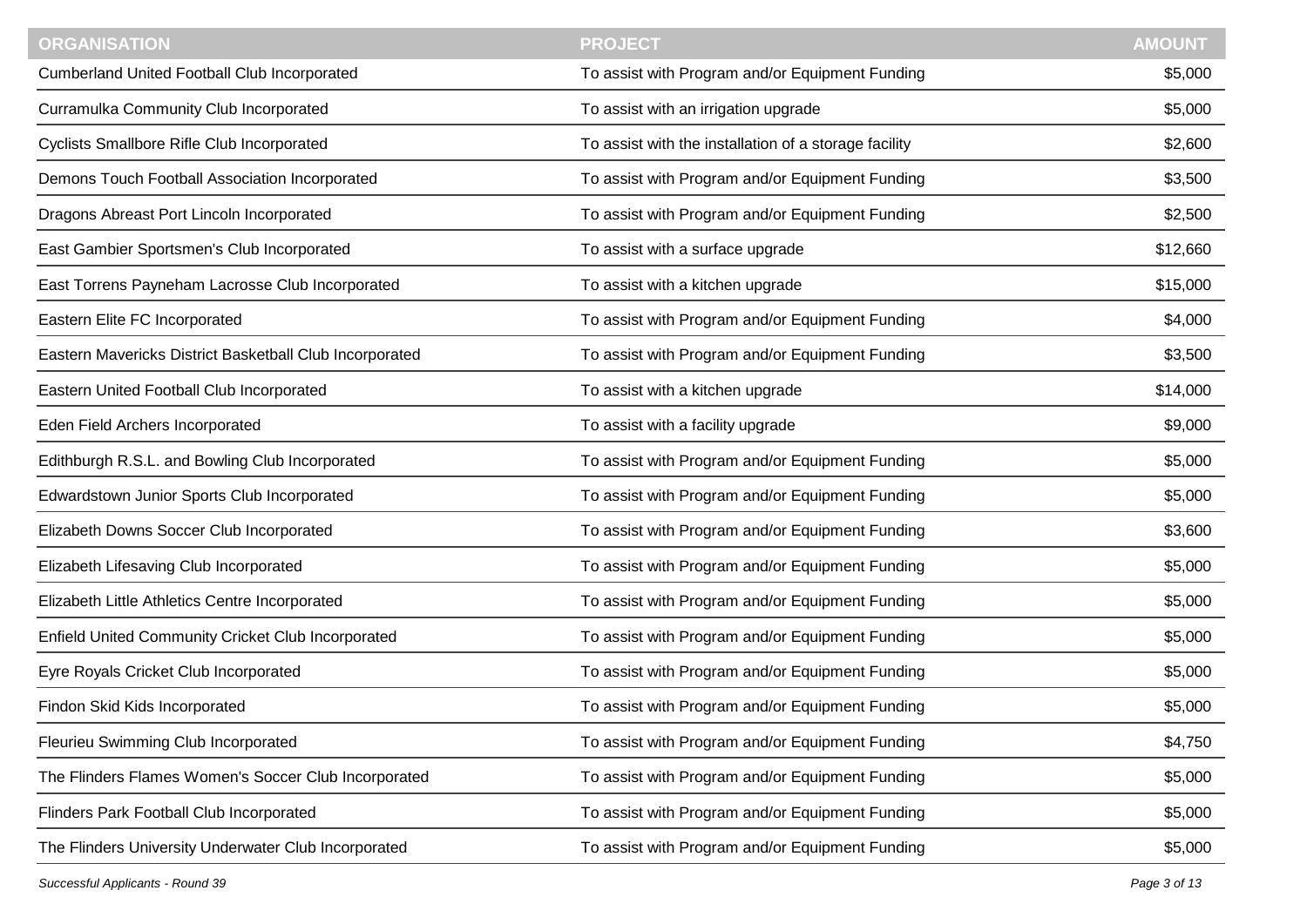| <b>ORGANISATION</b>                                       | <b>PROJECT</b>                                  | <b>AMOUNT</b> |
|-----------------------------------------------------------|-------------------------------------------------|---------------|
| Forestville Eagles Basketball Club Incorporated           | To assist with Program and/or Equipment Funding | \$3,500       |
| <b>Gawler Central Sporting Club Incorporated</b>          | To assist with a facility upgrade               | \$20,000      |
| Gawler Gymnastic Club Incorporated                        | To assist with Program and/or Equipment Funding | \$4,800       |
| Gilbert Valley Cricket Club Incorporated                  | To assist with a surface upgrade                | \$18,000      |
| <b>GLC Airport Community Limited</b>                      | To assist with a lighting upgrade               | \$15,651      |
| Glenelg Badminton Club Incorporated                       | To assist with Program and/or Equipment Funding | \$5,000       |
| Gleneliz Calisthenics and Dancing Club Incorporated       | To assist with Program and/or Equipment Funding | \$4,994       |
| Golden Grove Central Districts Baseball Club Incorporated | To assist with Program and/or Equipment Funding | \$5,000       |
| Golden Grove Tennis Club Incorporated                     | To assist with Program and/or Equipment Funding | \$3,038       |
| Goolwa & Pt Elliot Football Club Incorporated             | To assist with Program and/or Equipment Funding | \$3,000       |
| Goolwa Aquatic Club Dragon Boat Club Incorporated         | To assist with Program and/or Equipment Funding | \$3,000       |
| Goshin Judo Kan Incorporated                              | To assist with Program and/or Equipment Funding | \$4,000       |
| <b>Grange Bowling Club Incorporated</b>                   | To assist with Program and/or Equipment Funding | \$5,000       |
| Greenacres Football Club Incorporated                     | To assist with Program and/or Equipment Funding | \$3,154       |
| <b>Greenock Cricket Club Incorporated</b>                 | To assist with Program and/or Equipment Funding | \$5,000       |
| Hackham Football Club Incorporated                        | To assist with Program and/or Equipment Funding | \$5,000       |
| Hackham Tennis Club Incorporated                          | To assist with Program and/or Equipment Funding | \$5,000       |
| The Hahndorf Bowling Club Incorporated                    | To assist with a facility upgrade               | \$10,000      |
| Hahndorf Netball Club Incorporated                        | To assist with Program and/or Equipment Funding | \$4,167       |
| Hahndorf Tennis Club Incorporated                         | To assist with a surface upgrade                | \$6,167       |
| Hallett Cove Beach Tennis Club Incorporated               | To assist with Program and/or Equipment Funding | \$3,500       |
| Hallett Cove Little Athletics Centre Incorporated         | To assist with Program and/or Equipment Funding | \$1,000       |
| Happy Valley B.M.X. Club Incorporated                     | To assist with a surface upgrade                | \$20,000      |

*Successful Applicants - Round 39 Page 4 of 13*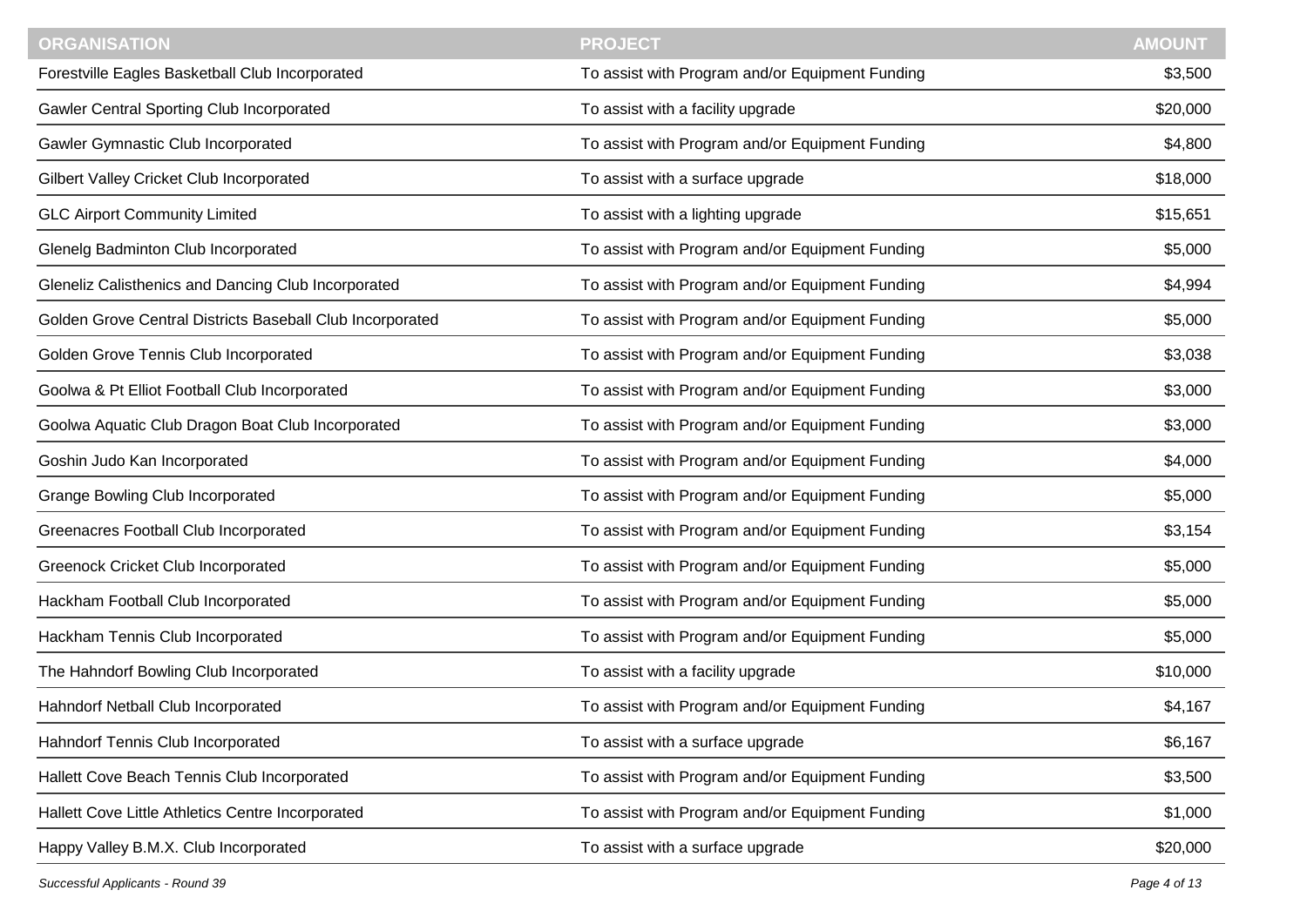| <b>ORGANISATION</b>                                   | <b>PROJECT</b>                                  | <b>AMOUNT</b> |
|-------------------------------------------------------|-------------------------------------------------|---------------|
| Happy Valley Cricket Club Incorporated                | To assist with Program and/or Equipment Funding | \$5,000       |
| Hawthorn Bowling Club Incorporated                    | To assist with Program and/or Equipment Funding | \$3,500       |
| The Henley & Grange Baseball Club Incorporated        | To assist with Program and/or Equipment Funding | \$5,000       |
| Henley Districts Little Athletics Centre Incorporated | To assist with Program and/or Equipment Funding | \$5,000       |
| Henley Football Club Incorporated                     | To assist with Program and/or Equipment Funding | \$5,000       |
| Henley Heat Soccer Club Incorporated                  | To assist with Program and/or Equipment Funding | \$5,000       |
| Henley Sailing Club Incorporated                      | To assist with Program and/or Equipment Funding | \$4,549       |
| Hills Archers Incorporated                            | To assist with Program and/or Equipment Funding | \$3,250       |
| Hope Valley Football Club Incorporated                | To assist with Program and/or Equipment Funding | \$5,000       |
| Hope Ward Tennis Club Incorporated                    | To assist with a lighting upgrade               | \$13,100      |
| The Houghton Districts Football Club Incorporated     | To assist with Program and/or Equipment Funding | \$4,600       |
| The Houghton Districts Football Club Incorporated     | To assist with a facility upgrade               | \$8,000       |
| Hummocks Watchman Eagles Football Club Incorporated   | To assist with Program and/or Equipment Funding | \$2,300       |
| Ingle Farm Amateur Soccer Club Incorporated           | To assist with Program and/or Equipment Funding | \$4,500       |
| Ingle Farm Squash Club Incorporated                   | To assist with Program and/or Equipment Funding | \$2,500       |
| International Clay Target Club Incorporated           | To assist with a facility upgrade               | \$16,883      |
| Jervois Bluds Netball Club Incorporated               | To assist with Program and/or Equipment Funding | \$4,000       |
| Kalangadoo Football Club Incorporated                 | To assist with Program and/or Equipment Funding | \$5,000       |
| Kangaroo Island Gymnastics Incorporated               | To assist with Program and/or Equipment Funding | \$4,832       |
| Kapunda Basketball Club Incorporated                  | To assist with Program and/or Equipment Funding | \$4,316       |
| Karoonda Courts Committee Incorporated                | To assist with a lighting upgrade               | \$15,000      |
| Karoonda Districts Netball Club Incorporated          | To assist with Program and/or Equipment Funding | \$2,500       |
| Keith Golf Club Incorporated                          | To assist with the Water Efficiency Project     | \$18,622      |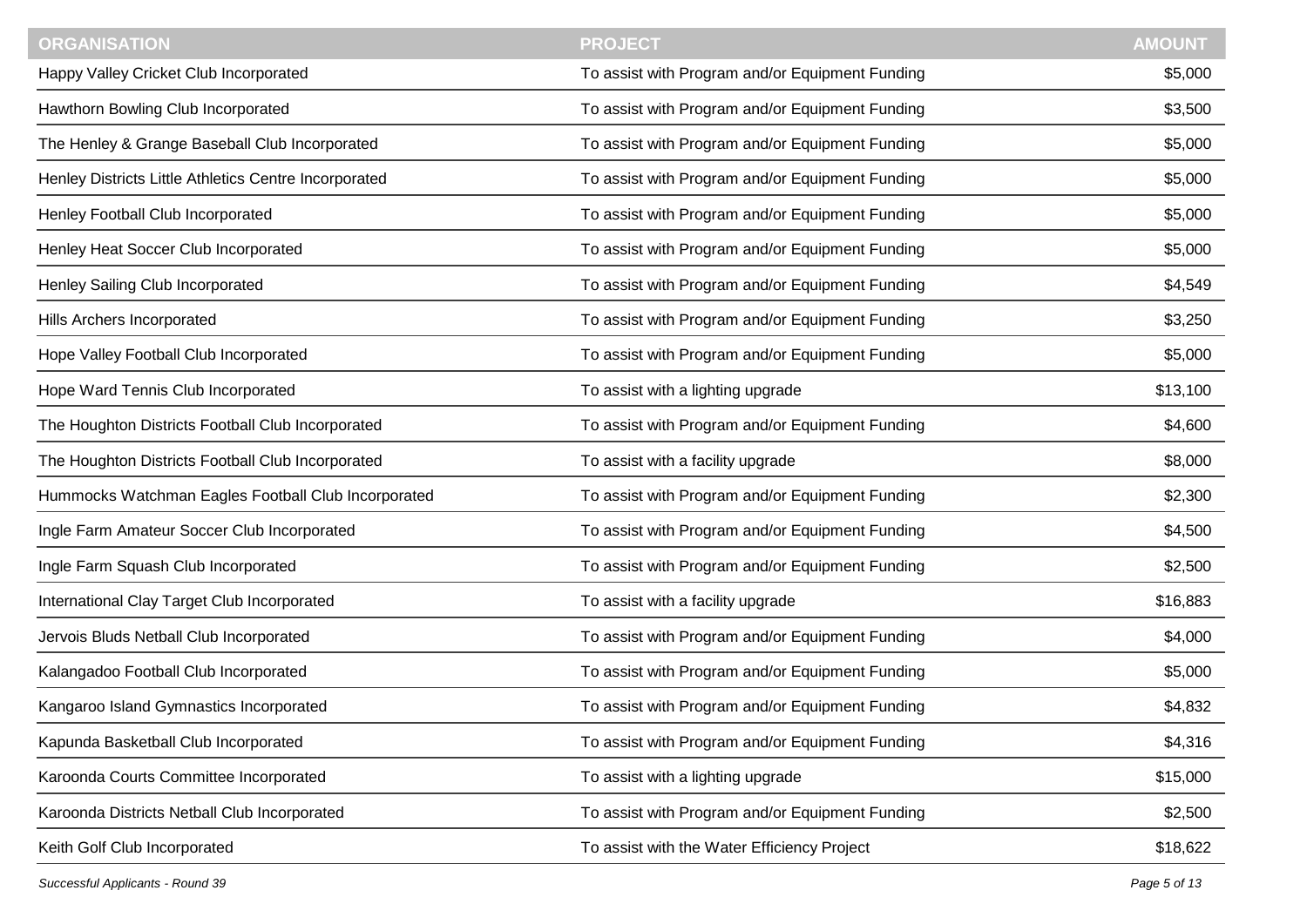| <b>ORGANISATION</b>                                                | <b>PROJECT</b>                                  | <b>AMOUNT</b> |
|--------------------------------------------------------------------|-------------------------------------------------|---------------|
| Kybybolite Memorial Sports Club Incorporated                       | To assist with Program and/or Equipment Funding | \$5,000       |
| Light City Derby Incorporated                                      | To assist with Program and/or Equipment Funding | \$5,000       |
| Limestone Coast Football Association Incorporated                  | To assist with Program and/or Equipment Funding | \$3,390       |
| Littlehampton Netball Club Incorporated                            | To assist with Program and/or Equipment Funding | \$3,250       |
| Lock Football Club Incorporated                                    | To assist with a facility upgrade               | \$11,000      |
| Mallala Bowling Club Incorporated                                  | To assist with a lighting upgrade               | \$10,000      |
| Marion Bowling Club Incorporated                                   | To assist with the installation of solar panels | \$17,646      |
| Marion Cricket Club Incorporated                                   | To assist with Program and/or Equipment Funding | \$3,360       |
| Marion Swimming Club Incorporated                                  | To assist with Program and/or Equipment Funding | \$2,750       |
| Masters Swimming in Australia South Australian Branch Incorporated | To assist with Program and/or Equipment Funding | \$4,750       |
| Mawson Lakes Golf Club Incorporated                                | To assist with an irrigation upgrade            | \$8,781       |
| McLaren Districts Riding Club Incorporated                         | To assist with Program and/or Equipment Funding | \$1,500       |
| McLaren Districts Riding Club Incorporated                         | To assist with a surface upgrade                | \$2,150       |
| Meteors Triathlon Club Incorporated                                | To assist with Program and/or Equipment Funding | \$2,725       |
| Millswood Lawn Tennis Club Incorporated                            | To assist with the Recycled Water Project       | \$9,400       |
| Minlaton Tennis Club Incorporated                                  | To assist with Program and/or Equipment Funding | \$2,700       |
| Moana Surf Life Saving Club Incorporated                           | To assist with Program and/or Equipment Funding | \$4,566       |
| Modbury Soccer Club Incorporated                                   | To assist with Program and/or Equipment Funding | \$5,000       |
| Modbury Sporting Club Incorporated                                 | To assist with Program and/or Equipment Funding | \$5,000       |
| Modbury Vista Soccer Club Incorporated                             | To assist with Program and/or Equipment Funding | \$5,000       |
| The Morgan Cricket Club Incorporated                               | To assist with a surface upgrade                | \$1,569       |
| Morphett Vale Memorial Bowling Club Incorporated                   | To assist with Program and/or Equipment Funding | \$4,500       |
| Morrigan's Gaelic Football Club Incorporated                       | To assist with Program and/or Equipment Funding | \$2,500       |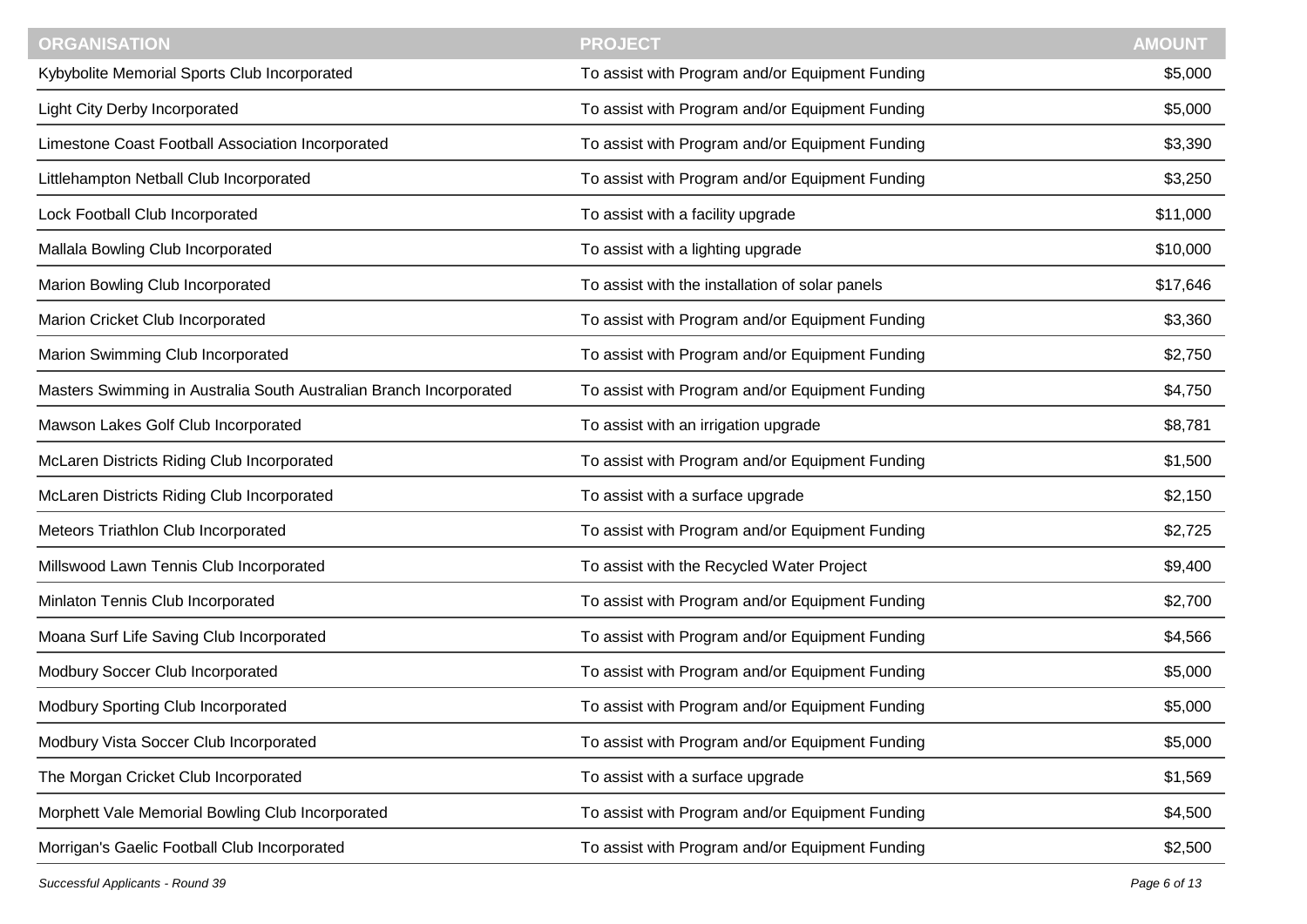| <b>ORGANISATION</b>                                            | <b>PROJECT</b>                                  | <b>AMOUNT</b> |
|----------------------------------------------------------------|-------------------------------------------------|---------------|
| Mount Crawford Dressage Club Incorporated                      | To assist with a facility upgrade               | \$10,000      |
| Mount Gambier & District Pony Club Incorporated                | To assist with Program and/or Equipment Funding | \$5,000       |
| Mt Lofty Cricket Club Incorporated                             | To assist with Program and/or Equipment Funding | \$2,500       |
| Mt. Lofty Kindergym Incorporated                               | To assist with Program and/or Equipment Funding | \$2,550       |
| Munno Para City Soccer and Sports Club Incorporated            | To assist with Program and/or Equipment Funding | \$5,000       |
| Murray Bridge Lawn Tennis Association Incorporated             | To assist with a facility upgrade               | \$15,000      |
| Murray Bridge United Soccer Club Incorporated                  | To assist with a lighting upgrade               | \$15,000      |
| Naracoorte Tennis Club Incorporated                            | To assist with a surface upgrade                | \$1,878       |
| Naracoorte United Soccer Club Incorporated                     | To assist with a surface upgrade                | \$9,500       |
| Nipapanha Community Incorporated                               | To assist with a facility upgrade               | \$19,000      |
| Noarlunga Little Athletics Centre Incorporated                 | To assist with Program and/or Equipment Funding | \$5,000       |
| North Adelaide Lacrosse Club Incorporated                      | To assist with Program and/or Equipment Funding | \$5,000       |
| North East Hockey Club Incorporated                            | To assist with Program and/or Equipment Funding | \$5,000       |
| North Eastern Metro Junior Football Association Incorporated   | To assist with Program and/or Equipment Funding | \$4,500       |
| North Lakes Golf Club Incorporated                             | To assist with Program and/or Equipment Funding | \$5,000       |
| Northern Districts Calisthenics Club Incorporated              | To assist with Program and/or Equipment Funding | \$3,000       |
| Northern Districts Cricket Club Incorporated                   | To assist with Program and/or Equipment Funding | \$5,000       |
| Northern Knights Volleyball Club Incorporated                  | To assist with Program and/or Equipment Funding | \$5,000       |
| Northern Refugee United Social Club of SA (NRUSC) Incorporated | To assist with Program and/or Equipment Funding | \$4,200       |
| Norwood Force All Star Cheer and Dance Incorporated            | To assist with Program and/or Equipment Funding | \$5,000       |
| Novar Gardens Bowling Club Incorporated                        | To assist with Program and/or Equipment Funding | \$5,000       |
| Old Ignatians' Soccer Club Incorporated                        | To assist with Program and/or Equipment Funding | \$5,000       |
| Para Districts Cricket Association Incorporated                | To assist with Program and/or Equipment Funding | \$5,000       |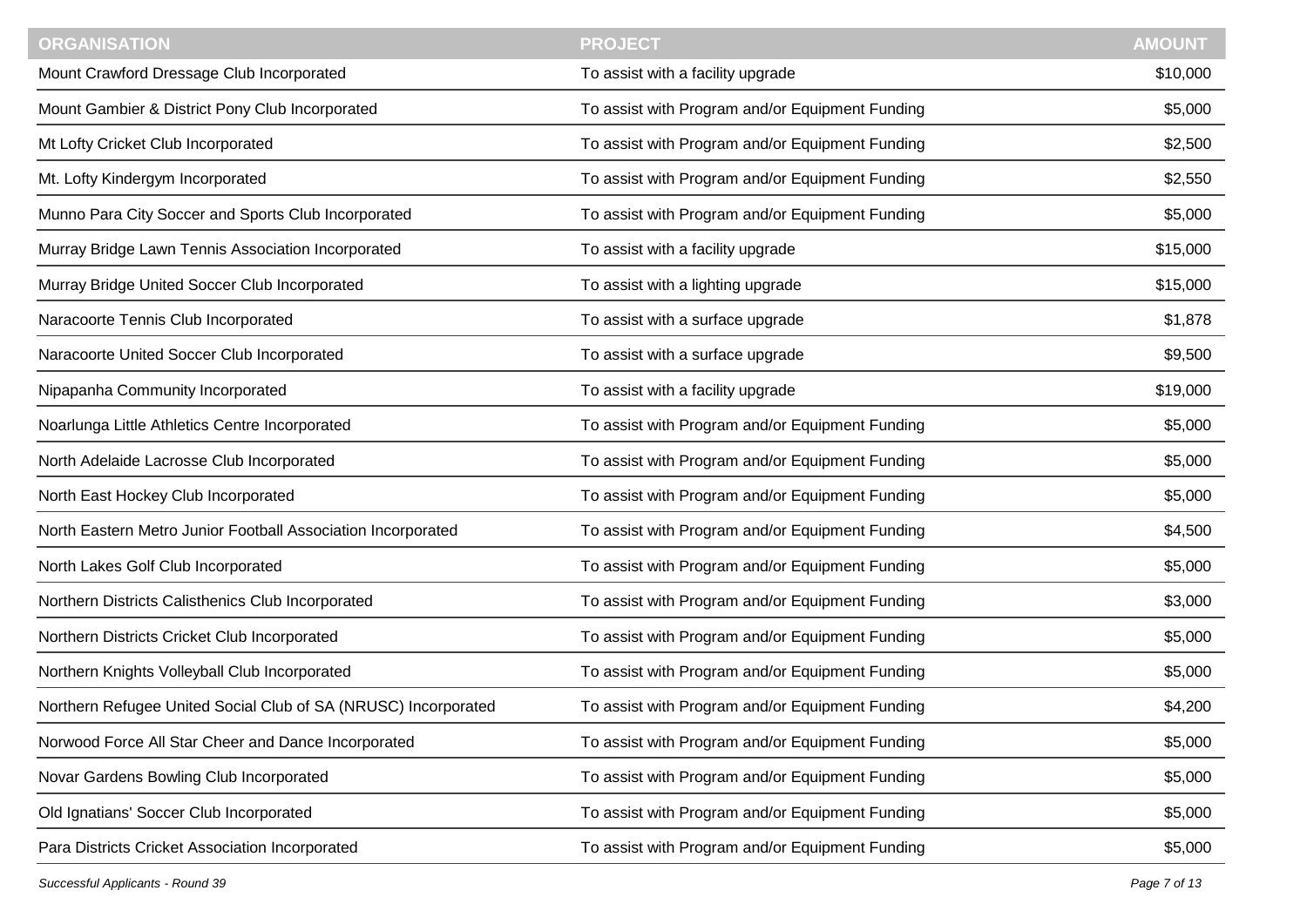| <b>ORGANISATION</b>                                       | <b>PROJECT</b>                                  | <b>AMOUNT</b> |
|-----------------------------------------------------------|-------------------------------------------------|---------------|
| Para Hills Bowling Club Incorporated                      | To assist with Program and/or Equipment Funding | \$5,000       |
| Para Hills Soccer Club Incorporated                       | To assist with Program and/or Equipment Funding | \$5,000       |
| Para Hills West Soccer Club Incorporated                  | To assist with Program and/or Equipment Funding | \$5,000       |
| Para Vista Calisthenic School Incorporated                | To assist with Program and/or Equipment Funding | \$5,000       |
| Payneham Cricket Club Incorporated                        | To assist with Program and/or Equipment Funding | \$5,000       |
| Payneham, Norwood Union Football Club Incorporated        | To assist with Program and/or Equipment Funding | \$5,000       |
| Payneham Post-Tel Soccer Club Incorporated                | To assist with Program and/or Equipment Funding | \$1,000       |
| Penfield Cricket Club Incorporated                        | To assist with Program and/or Equipment Funding | \$5,000       |
| Penfield Golf Club Incorporated                           | To assist with a facility upgrade               | \$2,561       |
| Penfield Pistol, Rifle and Archery Club Incorporated      | To assist with Program and/or Equipment Funding | \$4,356       |
| Playford Aquatic Club Incorporated                        | To assist with a facility upgrade               | \$13,011      |
| The Playford City Baseball Club Incorporated              | To assist with Program and/or Equipment Funding | \$5,000       |
| Playford Kindergym                                        | To assist with Program and/or Equipment Funding | \$5,000       |
| Polonia Adelaide Sports Club Incorporated                 | To assist with Program and/or Equipment Funding | \$5,000       |
| The Port Adelaide Bowling Club Incorporated               | To assist with the installation of solar panels | \$8,000       |
| Port Adelaide Cycling Club Incorporated                   | To assist with Program and/or Equipment Funding | \$3,000       |
| Port Adelaide Netball Association Incorporated            | To assist with Program and/or Equipment Funding | \$4,680       |
| Port Augusta South Football Club Incorporated             | To assist with Program and/or Equipment Funding | \$4,300       |
| The Port Broughton Golf Club Incorporated                 | To assist with a facility upgrade               | \$10,000      |
| Port Neill Bowling Club Incorporated                      | To assist with a surface upgrade                | \$19,000      |
| Port Noarlunga Surf Life Saving Club Incorporated         | To assist with Program and/or Equipment Funding | \$4,566       |
| Pt. Noarlunga Tennis Club Incorporated                    | To assist with Program and/or Equipment Funding | \$5,000       |
| Prince Alfred Old Collegians Basketball Club Incorporated | To assist with Program and/or Equipment Funding | \$3,000       |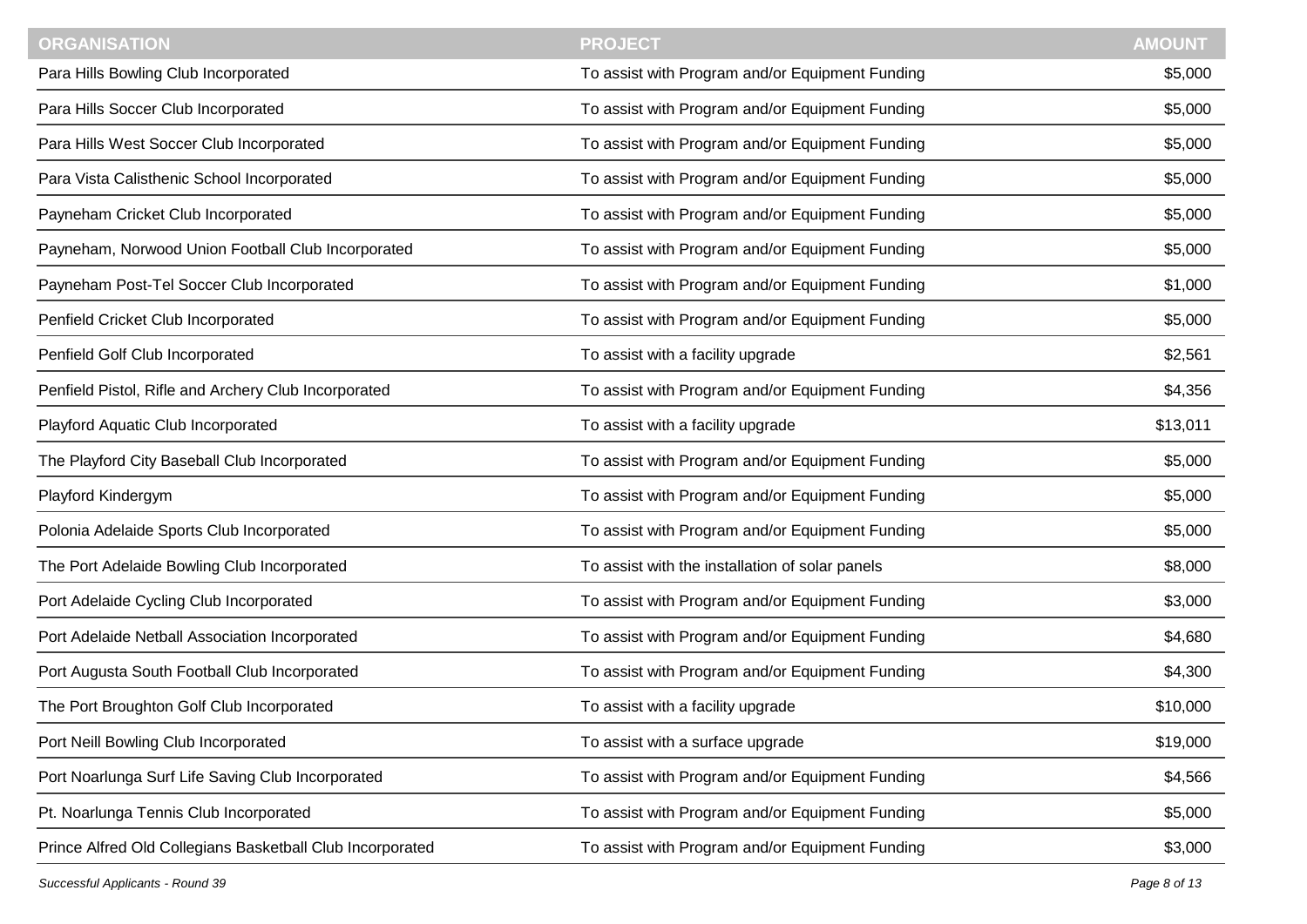| <b>ORGANISATION</b>                                                      | <b>PROJECT</b>                                                                    | <b>AMOUNT</b> |
|--------------------------------------------------------------------------|-----------------------------------------------------------------------------------|---------------|
| Prince Alfred Old Collegians Football Club Incorporated                  | To assist with Program and/or Equipment Funding                                   | \$4,500       |
| Prospect and Enfield Kindergym Incorporated                              | To assist with Program and/or Equipment Funding                                   | \$4,500       |
| Prospect-Broadview Bowling Club Incorporated                             | To assist with a facility upgrade                                                 | \$11,895      |
| Prospect-Broadview Bowling Club Incorporated                             | To assist with Program and/or Equipment Funding                                   | \$5,000       |
| Railways Netball Club Incorporated                                       | To assist with Program and/or Equipment Funding                                   | \$5,000       |
| Reynella - Braeview School of Calisthenics Incorporated                  | To assist with Program and/or Equipment Funding                                   | \$5,000       |
| The Reynella Tennis Club Incorporated                                    | To assist with a facility upgrade                                                 | \$3,000       |
| Ridgehaven Calisthenics Club Incorporated                                | To assist with Program and/or Equipment Funding                                   | \$5,000       |
| Rostrevor Tennis Club Incorporated                                       | To assist with a surface upgrade                                                  | \$18,200      |
| Roxby Downs Riding Club Incorporated                                     | To assist with Program and/or Equipment Funding                                   | \$4,500       |
| The South Australian Amateur Football League Incorporated                | To assist with a facility upgrade                                                 | \$20,000      |
| South Australian Amateur Soccer League Incorporated                      | To assist with Program and/or Equipment Funding                                   | \$3,000       |
| South Australian Rogaining Association Incorporated                      | To assist with Program and/or Equipment Funding                                   | \$4,166       |
| South Australian Womens Football League Incorporated                     | To assist with Program and/or Equipment Funding                                   | \$5,000       |
| Sacred Heart Old Collegians Football Club Incorporated                   | To assist with Program and/or Equipment Funding                                   | \$4,800       |
| St Michaels & All Angels Netball Club Incorporated                       | To assist with Program and/or Equipment Funding                                   | \$1,500       |
| Salisbury Cycle Speedway Incorporated                                    | To assist with Program and/or Equipment Funding                                   | \$4,840       |
| Salisbury East Little Athletics Centre Incorporated                      | To assist with Program and/or Equipment Funding                                   | \$2,660       |
| Salisbury Inter Soccer Club Incorporated                                 | To assist with Program and/or Equipment Funding                                   | \$4,300       |
| Scott Creek Ironbank Cricket Club Incorporated                           | To assist with a facility upgrade                                                 | \$10,000      |
| The Scout Association of Australia, South Australian Branch Incorporated | To assist the 1st Ingle Farm Scout Group with Program and/or Equipment<br>Funding | \$4,846       |
| The Scout Association of Australia, South Australian Branch Incorporated | To assist the Angle Vale Scout Group with a facility upgrade                      | \$10,200      |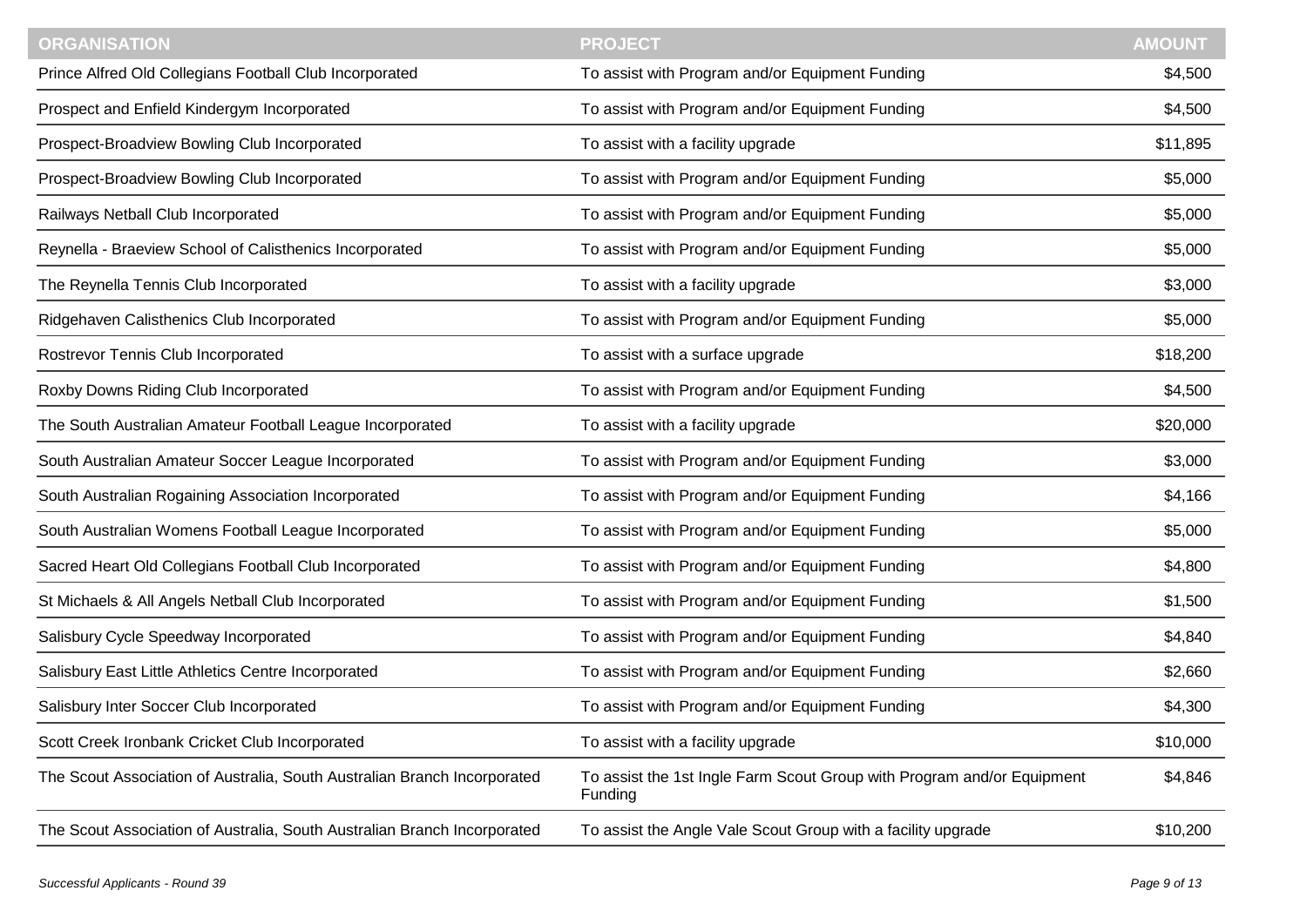| <b>ORGANISATION</b>                                                      | <b>PROJECT</b>                                                                | <b>AMOUNT</b> |
|--------------------------------------------------------------------------|-------------------------------------------------------------------------------|---------------|
| The Scout Association of Australia, South Australian Branch Incorporated | To assist the Ascot Park Group with Program and/or Equipment Funding          | \$5,000       |
| The Scout Association of Australia, South Australian Branch Incorporated | To assist the Mawson District Scout Group with a facility upgrade             | \$7,500       |
| The Scout Association of Australia, South Australian Branch Incorporated | To assist the Port Pirie Group with Program and/or Equipment Funding          | \$1,900       |
| The Scout Association of Australia, South Australian Branch Incorporated | To assist with Salisbury Scout Group with Program and/or Equipment<br>Funding | \$4,500       |
| The Scout Association of Australia, South Australian Branch Incorporated | To assist the Stradbroke Scout Group with Program and/or Equipment<br>Funding | \$4,300       |
| Seacliff Community Recreation Association Incorporated                   | To assist with Program and/or Equipment Funding                               | \$5,000       |
| Seacliff Community Recreation Association Incorporated                   | To assist with a facility upgrade                                             | \$7,300       |
| Seacliff Hockey Club Incorporated                                        | To assist with Program and/or Equipment Funding                               | \$3,050       |
| Seacliff Surf Life Saving Club Incorporated                              | To assist with Program and/or Equipment Funding                               | \$3,000       |
| Seaford Sports & Social Club Incorporated                                | To assist with Program and/or Equipment Funding                               | \$4,568       |
| Seaton Girls Calisthenic Club Incorporated                               | To assist with Program and/or Equipment Funding                               | \$5,000       |
| Seaton Ramblers Football Sports Club Incorporated                        | To assist with a facility upgrade                                             | \$5,423       |
| Semaphore Centrals Netball Club Incorporated                             | To assist with Program and/or Equipment Funding                               | \$500         |
| South Adelaide Panthers FC Incorporated                                  | To assist with Program and/or Equipment Funding                               | \$5,000       |
| South Australian Judo Academy Incorporated                               | To assist with Program and/or Equipment Funding                               | \$5,000       |
| South Coast Swimming Club Incorporated                                   | To assist with Program and/or Equipment Funding                               | \$4,000       |
| South Whyalla Junior Football Club                                       | To assist with Program and/or Equipment Funding                               | \$4,500       |
| Southbank Tennis Club Incorporated                                       | To assist with Program and/or Equipment Funding                               | \$5,000       |
| The Southern District Cricket Club Incorporated                          | To assist with a surface upgrade                                              | \$7,500       |
| The Southern Districts Gridiron Club Incorporated                        | To assist with Program and/or Equipment Funding                               | \$3,800       |
| Southern Flinders Football Club Incorporated                             | To assist with Program and/or Equipment Funding                               | \$1,600       |
| Southern Handball Club Incorporated                                      | To assist with Program and/or Equipment Funding                               | \$5,000       |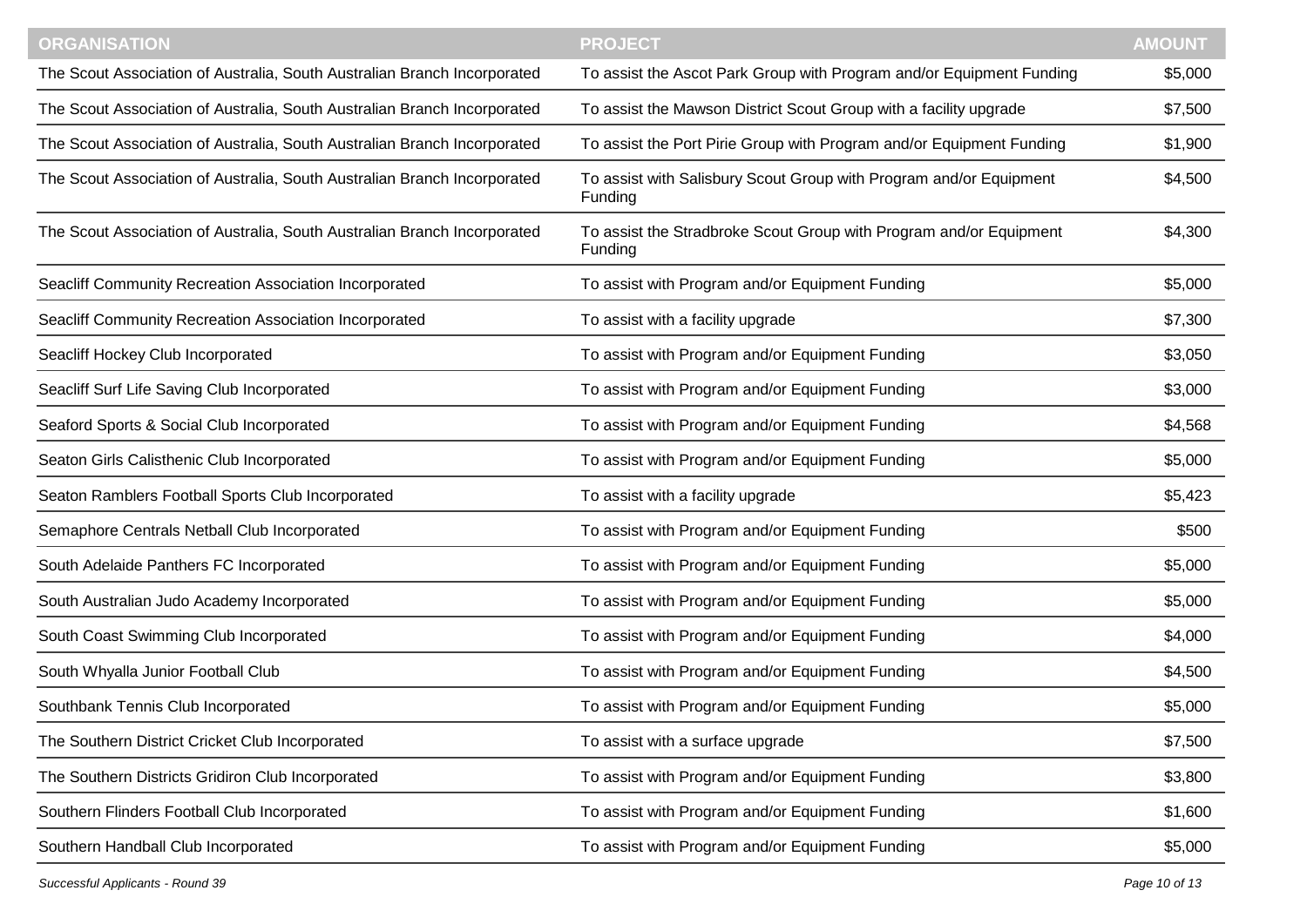| <b>ORGANISATION</b>                                          | <b>PROJECT</b>                                  | <b>AMOUNT</b> |
|--------------------------------------------------------------|-------------------------------------------------|---------------|
| Southern Stars Netball Club Incorporated                     | To assist with Program and/or Equipment Funding | \$4,000       |
| Southern Table Tennis Incorporated                           | To assist with Program and/or Equipment Funding | \$5,000       |
| Southern United Netball Association Incorporated             | To assist with Program and/or Equipment Funding | \$5,000       |
| Speedway Riders' Association of South Australia Incorporated | To assist with a facility upgrade               | \$10,830      |
| St Monica's Catholic Parish Netball Club Incorporated        | To assist with Program and/or Equipment Funding | \$3,605       |
| St. Peter's Old Collegians' Badminton Club Incorporated      | To assist with Program and/or Equipment Funding | \$5,000       |
| <b>Stirling Cricket Club Incorporated</b>                    | To assist with Program and/or Equipment Funding | \$3,000       |
| Strathalbyn Tennis Club Incorporated                         | To assist with a facility upgrade               | \$10,000      |
| The Stuart Hockey Club Incorporated                          | To assist with Program and/or Equipment Funding | \$2,500       |
| Sturt Badminton Club Incorporated                            | To assist with Program and/or Equipment Funding | \$2,800       |
| <b>Sturt District Cricket Club Incorporated</b>              | To assist with a kitchen upgrade                | \$20,000      |
| Sturt Lions Football Club Incorporated                       | To assist with Program and/or Equipment Funding | \$5,000       |
| Sturt Marion Thunder Soccer Club Incorporated                | To assist with Program and/or Equipment Funding | \$3,134       |
| The Sturt Pistol and Shooting Club Incorporated              | To assist with Program and/or Equipment Funding | \$4,750       |
| Tanunda Cricket Club Incorporated                            | To assist with Program and/or Equipment Funding | \$5,000       |
| Tea Tree Gully Athletics Centre Incorporated                 | To assist with Program and/or Equipment Funding | \$3,500       |
| Tea Tree Gully Croquet Club Incorporated                     | To assist with Program and/or Equipment Funding | \$2,750       |
| Tea Tree Gully District Cricket Club Incorporated            | To assist with a surface upgrade                | \$4,612       |
| Tea Tree Gully Gymsports Incorporated                        | To assist with Program and/or Equipment Funding | \$4,000       |
| Tea Tree Gully Volleyball Association Incorporated           | To assist with Program and/or Equipment Funding | \$5,000       |
| Thebarton Senior College Football Club Incorporated          | To assist with Program and/or Equipment Funding | \$4,544       |
| Tiki Netball Club Incorporated                               | To assist with Program and/or Equipment Funding | \$5,000       |
| Tonic Rehab Incorporated                                     | To assist with Program and/or Equipment Funding | \$5,000       |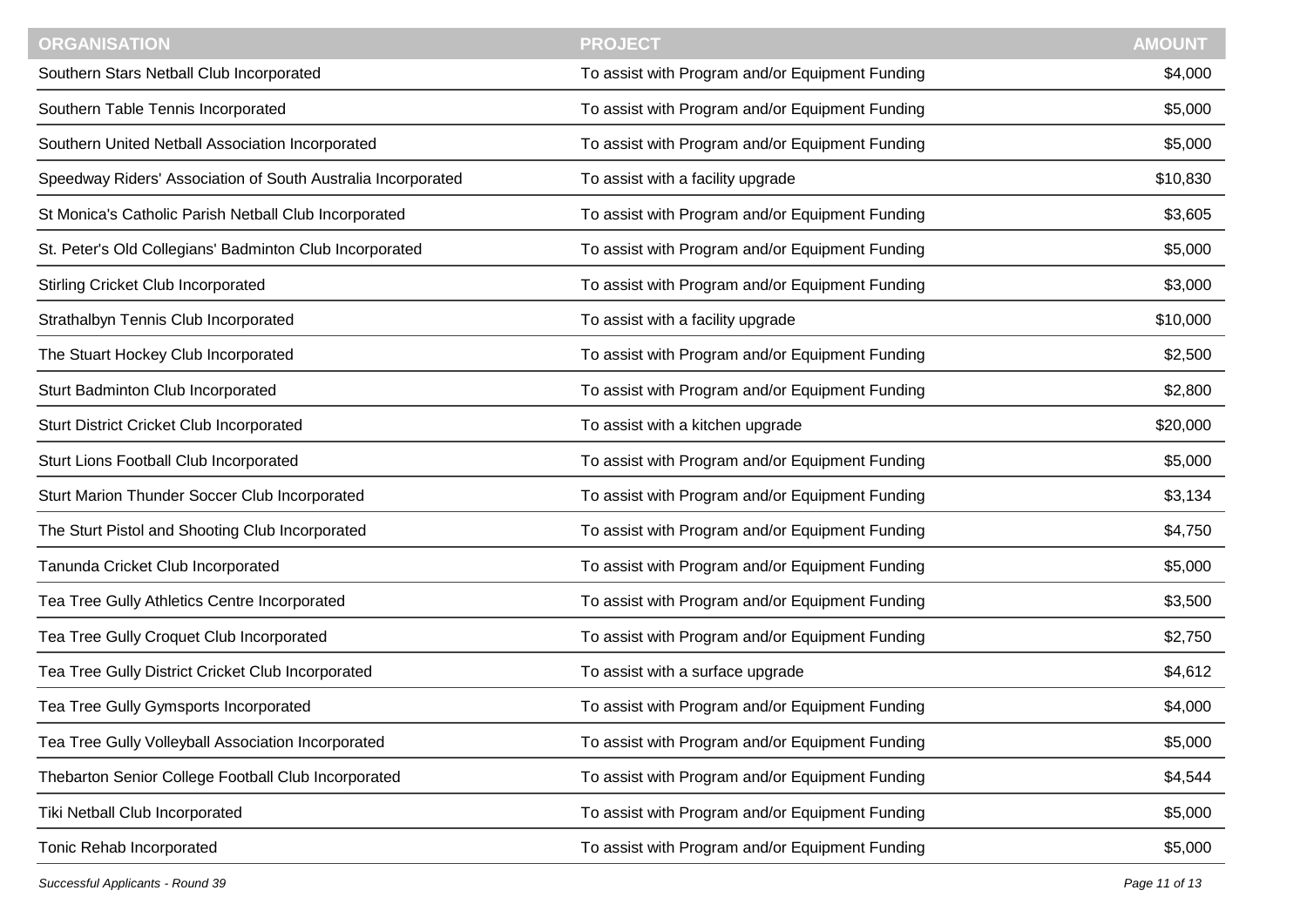| <b>ORGANISATION</b>                                  | <b>PROJECT</b>                                        | <b>AMOUNT</b> |
|------------------------------------------------------|-------------------------------------------------------|---------------|
| Toorak Burnside Bowling Club Incorporated            | To assist with Program and/or Equipment Funding       | \$5,000       |
| Toorak Burnside Bowling Club Incorporated            | To assist with a facility upgrade                     | \$4,750       |
| <b>Tornado Association Incorporated</b>              | To assist with Program and/or Equipment Funding       | \$4,850       |
| Tranmere Bowling and Tennis Club Incorporated        | To assist with a facility upgrade                     | \$15,000      |
| Ukrainian Sports Club Lion Incorporated              | To assist with Program and/or Equipment Funding       | \$5,000       |
| Unley Football Club Incorporated                     | To assist with Program and/or Equipment Funding       | \$5,000       |
| Uraidla Cricket Club Incorporated                    | To assist with Program and/or Equipment Funding       | \$5,000       |
| Uraidla Football Club Incorporated                   | To assist with Program and/or Equipment Funding       | \$5,000       |
| Uraidla Netball Club Incorporated                    | To assist with the installation of a storage facility | \$10,000      |
| Valley View S.C. Incorporated                        | To assist with Program and/or Equipment Funding       | \$5,000       |
| Valley View Tennis Club Incorporated                 | To assist with Program and/or Equipment Funding       | \$5,000       |
| Venia GymSports Incorporated                         | To assist with Program and/or Equipment Funding       | \$5,000       |
| Victor Dragons Incorporated                          | To assist with Program and/or Equipment Funding       | \$4,833       |
| Victor Harbor Hockey Club Incorporated               | To assist with a facility upgrade                     | \$13,000      |
| Vipers Football Club Incorporated                    | To assist with the installation of a storage facility | \$11,000      |
| Vipers Football Club Incorporated                    | To assist with Program and/or Equipment Funding       | \$1,000       |
| Virginia Football Club Incorporated                  | To assist with Program and/or Equipment Funding       | \$4,300       |
| Waikerie Amateur Basketball Association Incorporated | To assist with Program and/or Equipment Funding       | \$3,340       |
| Wallaroo Golf Club Incorporated                      | To assist with a facility upgrade                     | \$15,000      |
| Warradale Cricket Club Incorporated                  | To assist with a facility upgrade                     | \$2,750       |
| Warradale Park Tennis Club Incorporated              | To assist with Program and/or Equipment Funding       | \$2,500       |
| Water Warriors Dragonboat Club Incorporated          | To assist with Program and/or Equipment Funding       | \$5,000       |
| Watervale Cricket Club Incorporated                  | To assist with Program and/or Equipment Funding       | \$3,700       |

*Successful Applicants - Round 39 Page 12 of 13*